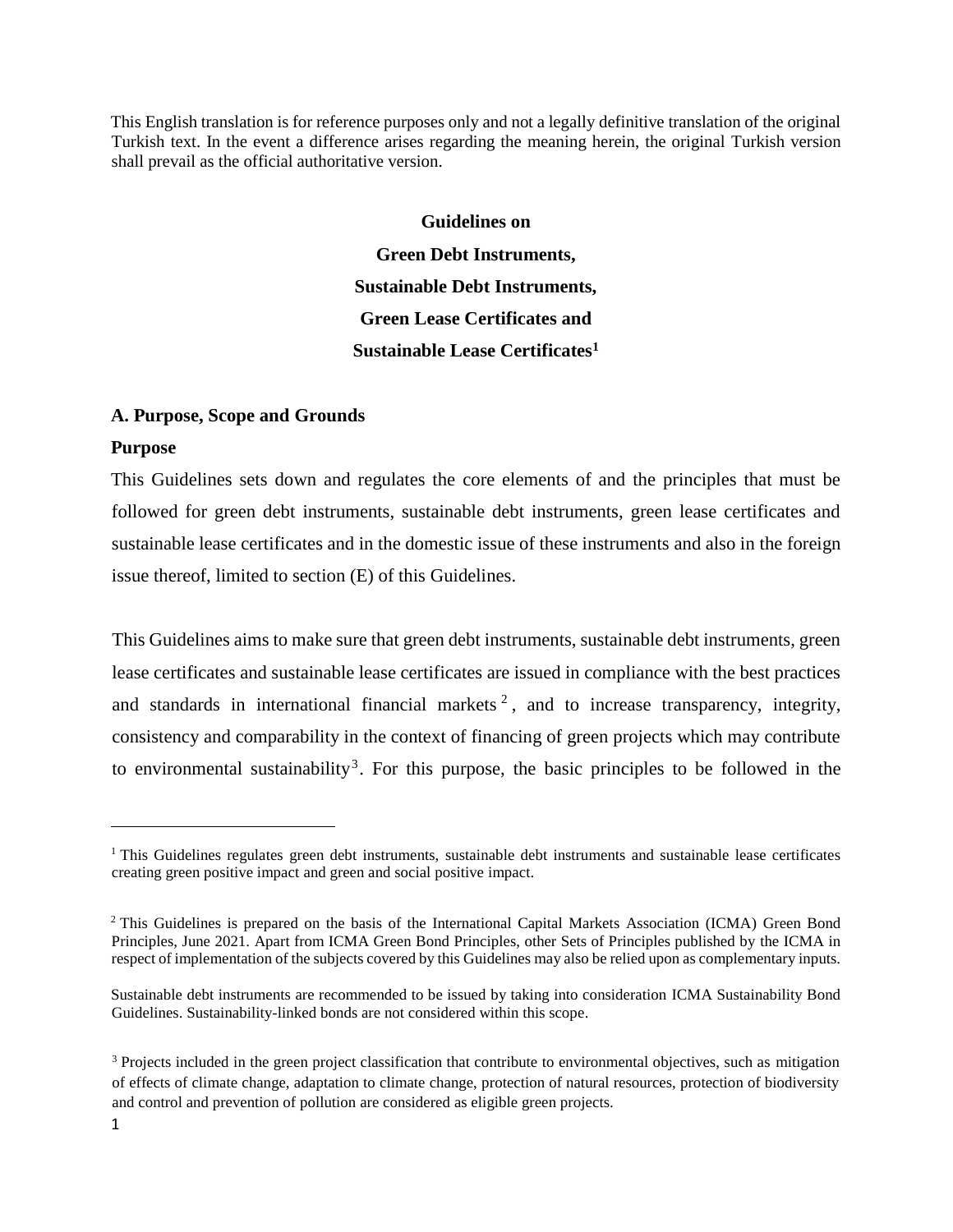financing process of green projects and the minimum elements of the framework document required to be prepared as per this Guidelines are established.

#### **Scope**

The general bases, principles and obligations specified for green debt instruments within the scope of this Guidelines also apply to sustainable debt instruments, as well as green lease certificates and sustainable lease certificates. Obligations determined for the issuers in this Guidelines shall be fulfilled also by asset leasing company and/or fund user in green/sustainable lease certificate issues. As for the obligations imposed on issuers under the Guidelines, the responsibilities of asset leasing company and/or fund user are required to be determined and listed in the framework document, in course of applications submitted to the Board.

Blue debt instruments are also issued in international markets within the frame of ICMA's Green Bond Principles, and accordingly, domestic issues of blue debt instruments are also required to be realized in accordance with the four core components set forth in this Guidelines.

Capital market instruments such as asset and mortgage-covered securities, asset and mortgage backed securities, project bonds, and real estate certificates can also be qualified as green/sustainability-themed capital market instruments, provided that they meet the qualifications set forth in this Guidelines and that the obligations set forth in this Guidelines are fulfilled by the issuers thereof.

For the capital market instruments not issued under this Guidelines in the domestic market, green debt instruments, sustainable debt instruments, green lease certificates, sustainable lease certificates terms or equivalent expressions cannot be used.

Capital market instruments covered by this Guidelines are subject to and governed by the related Communiqués of the Board in terms of general principles and issuance processes.

The provisions of this Guidelines are not applicable on issuances realized prior to the date of publishing of this Guidelines as per a ceiling of issue approved by the Board and which were declared to be green/sustainable by the issuer..

#### **Grounds**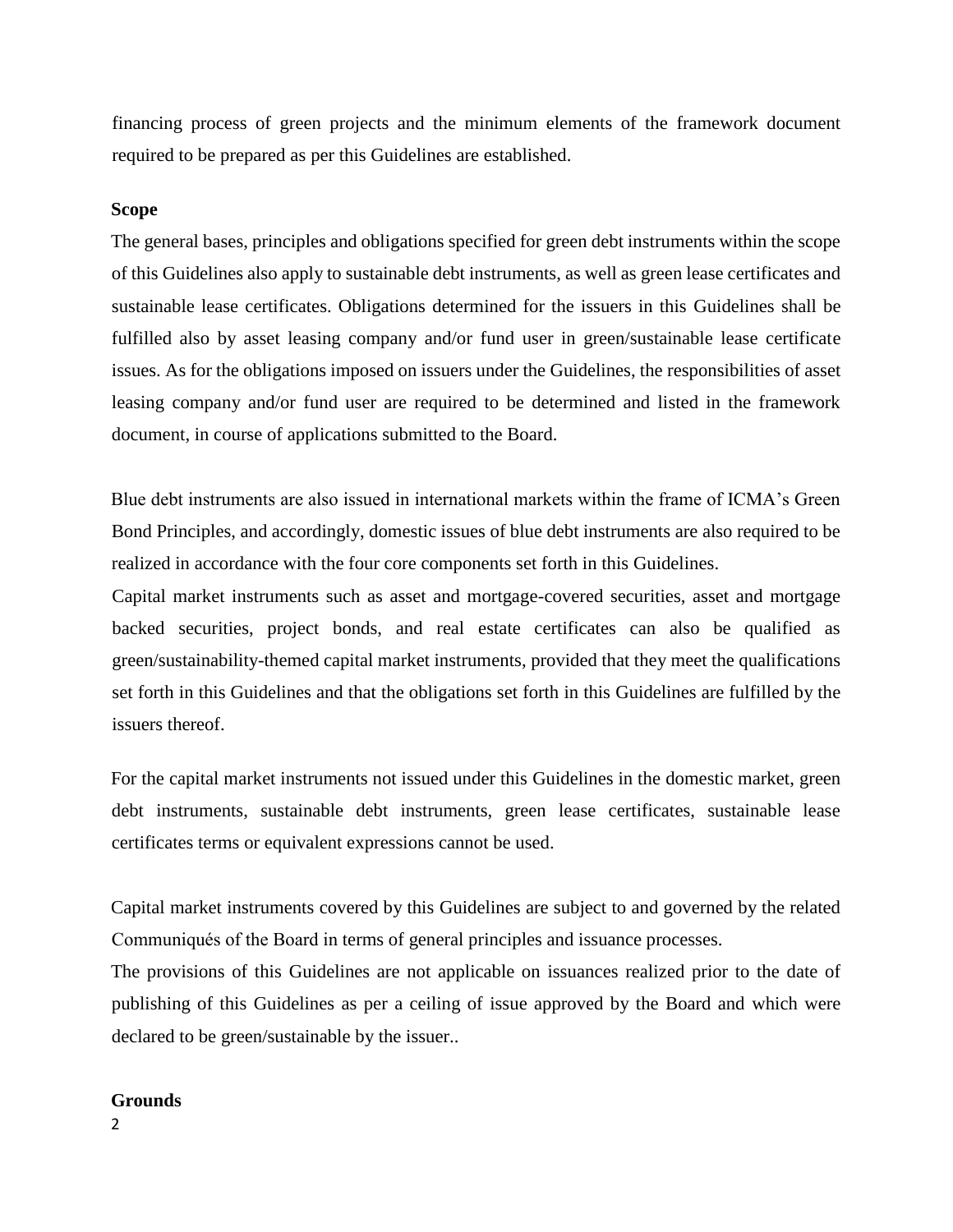This Guidelines is prepared and issued on the basis of Articles 1. and 128/1. (e) of the Capital Markets Law No. 6362. The terms and conditions of this Guidelines have the effect of Board Decision

#### **B. Definitions**

For the purposes and in the context of this Guidelines:

a) Debt instruments: Capital market instruments defined in subparagraph (c) of first paragraph of Article 3 of the Communiqué on Debt Instruments numbered VII- 128.8, and

b) Framework document: A document decided and approved by the issuer's board of directors, in the format attached hereto, that is prepared in order to make sure that the issuer's green debt instrument is issued in compliance with the core components set forth in this Guidelines and declares the issuer's green debt instrument complies with the core components specified in this Guidelines, and

c) Institution providing external review services: A consulting, independent audit or rating firm or agency which provides the Board with information and documents proving that it has the required technical capabilities, competences and equipment and is deemed fit by the Board for provision of external review services, out of the institutions which are:

- included in the list of internationally recognised institutions that have announced an external reviewers list, such as the International Capital Markets Association and the Climate Bonds Initiative, or

- engaged in business activities within the frame of license, know-how and similar other agreements entered into with foreign companies being a party to a membership agreement with institutions included in the lists of the International Capital Markets Association and the Climate Bonds Initiative, or

- specialized on issues related to sustainability, and offering the services mentioned in section (D) of this Guidelines<sup>4</sup>, and

<sup>4</sup> <https://www.icmagroup.org/sustainable-finance/external-reviews/> <https://www.climatebonds.net/certification/approved-verifiers>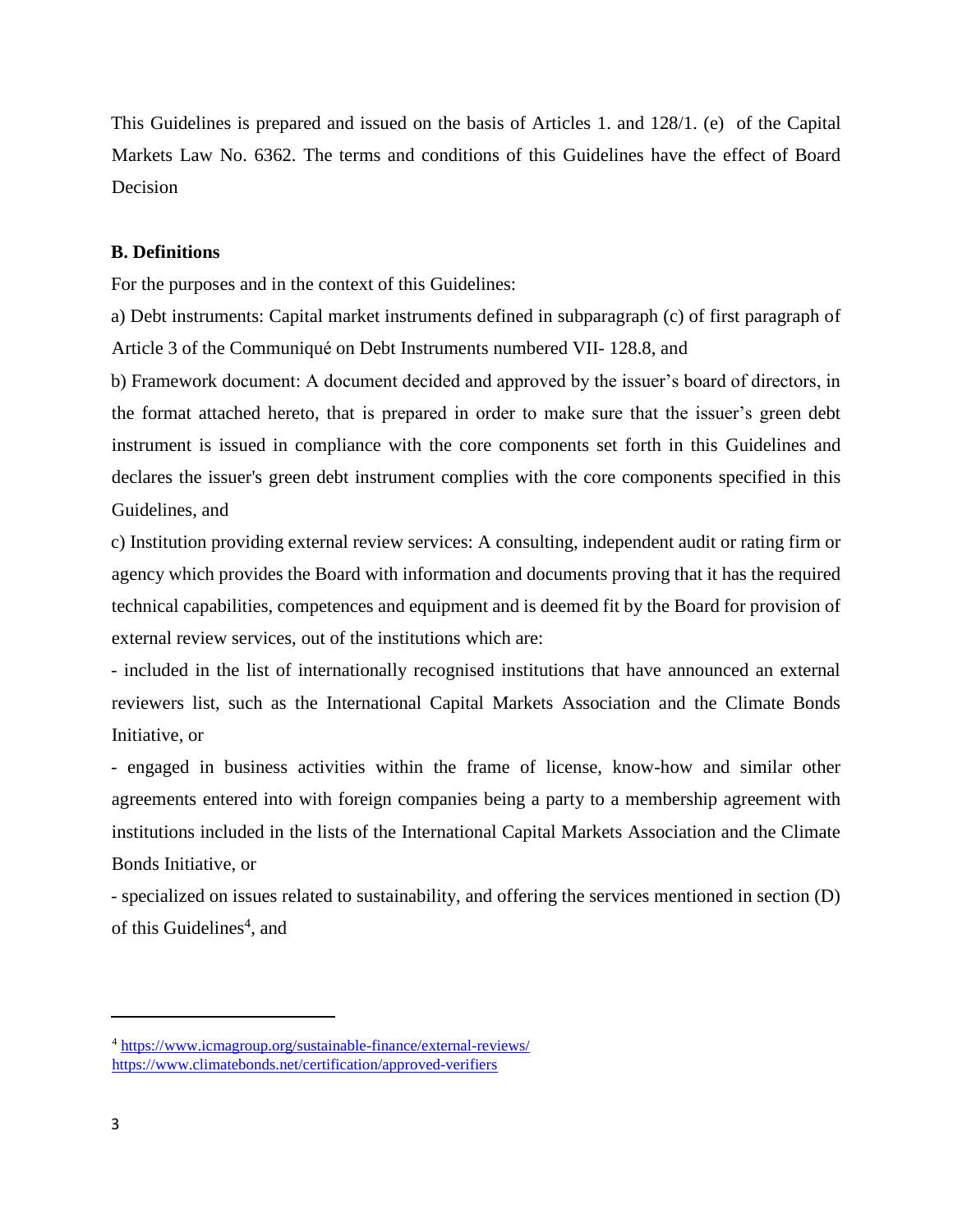ç) Verification: External review services that are provided by independent audit firms covered by sub-paragraph (b) hereof and that contain an assurance as to the issuer's internal tracking method regarding the use of proceeds and the use of proceeds obtained from green debt instruments, and the compliance with this Guidelines, and

d) Second Party Opinion: External review services that are provided by an independent firm specialized on matters relating to environment/sustainability, and assess whether the framework document is compliant with the Guidelines or not, and may also contain its reviews and assessments about basic goals, strategies and policies of issuers regarding environment/ sustainability, and types of projects for which the proceeds will be used, and the targeted benefits and impact of project, and if any, its environmental risks, and

e) Lease certificate: A type of security defined in subparagraph (h) of paragraph 1 of Article 3 of the Communiqué on Lease Certificates numbered III-61.1, and

f) Blue debt instruments: Debt instruments issued to finance projects that provide positive environmental, economic and climate benefits in aquatic habitats, such as the sea and ocean, and g) Sustainable debt instruments/Sustainable lease certificates: Any listed or non-listed debt instruments/lease certificates whose proceeds will be used exclusively for partial or total financing or refinancing of projects in which environmental and social positive impact co-exist and

ğ) Green debt instruments: Any listed or non-listed debt instruments, framed by the four core components of this Guidelines, whose proceeds will be used exclusively for partial or total financing or refinancing of new and/or existing green projects in conformity with the eligible green project definition, and

h) Green lease certificate: Any listed or non-listed lease certificates, framed by the four core components of this Guidelines, whose proceeds will be used exclusively for partial or total financing or refinancing of new and/or existing green projects in conformity with the definition of eligible green projects, and

ı) Green project: A project, as specified in the Section of Use of Proceeds of this Guidelines, that contributes to environmental objectives such as mitigation of effects of climate change, adaptation to climate change, protection of natural resources, protection of biodiversity and control and prevention of pollution.

### **C. General Principles Regarding Green Debt Instrument**

4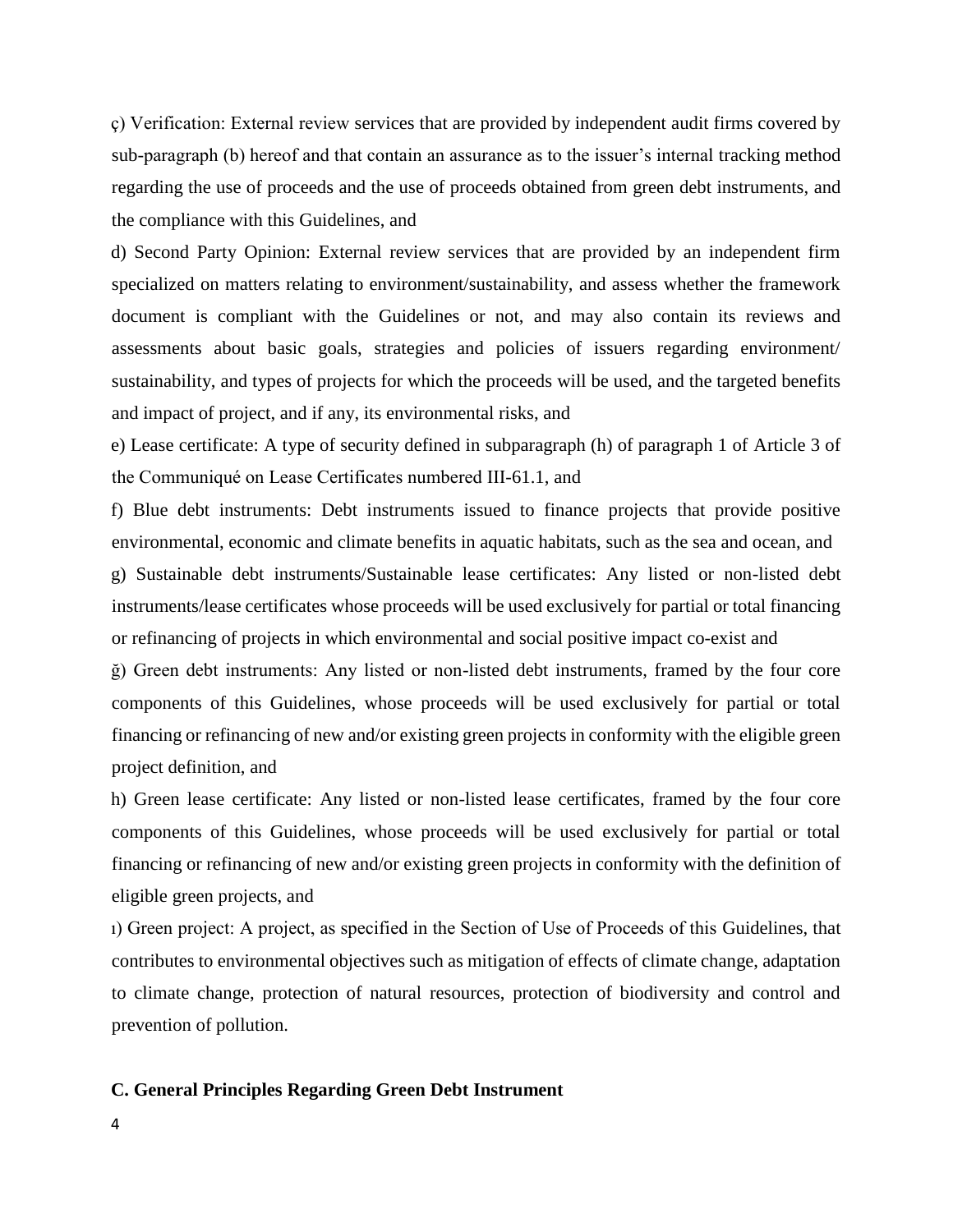The following conditions shall be met for the issuance of green debt instruments:

1- The issuer shall confirm in the framework document that the issues covered by the framework document will be conducted in accordance with the principles set out in the Guidelines.

2- Proceeds from the issue as specified in the framework document shall be used exclusively to finance or refinance, partially or wholly, new and/or existing green projects that meet the definition of green projects given in the relevant section of this Guidelines.

3- The compliance of the green debt instrument framework document with the Guidelines shall be reviewed and evaluated by a second party opinion.

Provided that the above mentioned conditions are met, the issuer will be permitted to use the term 'green debt instrument', 'sustainable debt instrument', 'green lease certificate' or 'sustainable lease certificate' for the debt instrument to be issued.

Green and sustainable debt instruments cannot be converted into debt instruments that are not fit to the four core components of this Guidelines.

Relevant information within the scope of the issuer's sustainability strategy and policy on mitigation of effects of climate change, adaptation to climate change, protection of natural resources, protection of biodiversity and control and prevention of pollution may be given in summary in the framework document (Annex 1).

The issuers shall provide the Board with the framework document and the second party opinion verifying compliance of the framework document with the four core components of the Guideline, together with other information and documents regarding green debt instruments simultaneously with the application for issue document relating to the ceiling of issue or application for prospectus approval.

The framework document and the second party opinion shall be made public in the Public Disclosure Platform (PDP) if the issuer is a member of PDP and issuer's internet site together with issue document relating to the ceiling of issue or prospectus.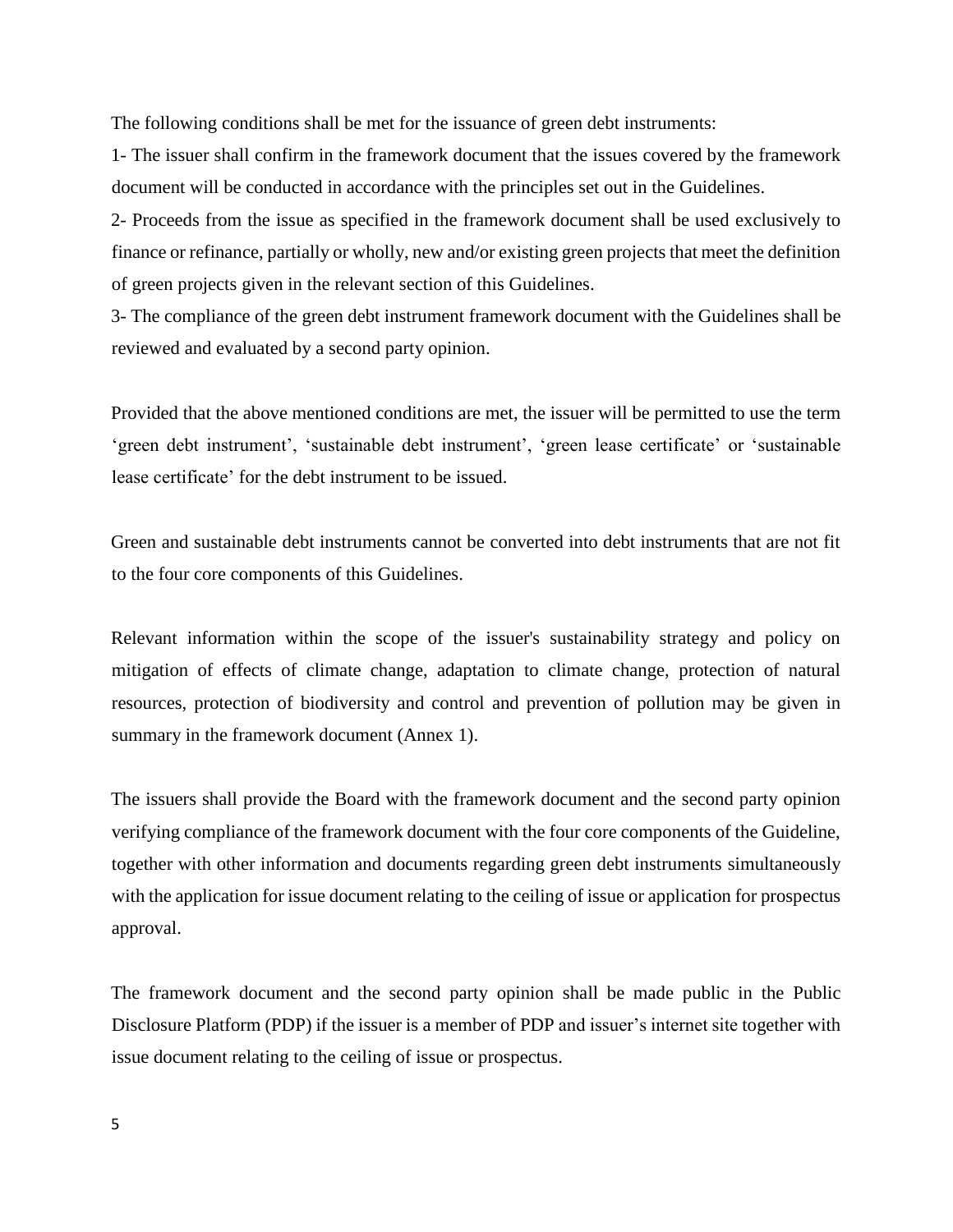For the issuances to be realized under this Guidelines, a separate ceiling of issue is required to be received from the Board. The issuer may use a framework document and the second party opinion relating thereto, in different applications for ceiling of issue, providing that they are used in financing of green projects based on the same environmental objectives. This provision is also applicable for the framework documents which constitute a base for foreign and domestic issuances of green/sustainable debt instruments realized prior to the date of publishing of this Guidelines.

### **Ç. Core Components of Green Debt Instrument**

This Guidelines has four core components:

- 1. Use of Proceeds Obtained from the Issue
- 2. Project Evaluation and Selection Process
- 3. Management of Proceeds Obtained from the Issue
- 4. Reporting

### **1. Use of Proceeds Obtained from the Issue**

Funds obtained from the issue of green debt instruments shall be used for green projects as soon as possible, and the period predicted for use of said funds must be stated in the framework document. All eligible green projects identified in the framework document should be evaluated by the issuer for their environmental benefits and, such environmental benefits must be presented in a measurable way.

If all or some of the funds obtained from the issue of green debt instruments will be or are likely to be used for refinancing purposes, an estimation of the distribution of funds between financing and refinancing of projects should be made, and, if and to the extent possible, which investments or project portfolios can be refinanced should be explained in the framework document.

A green project may be associated with one or more types and/or environmental objectives, and may include research and development and other associated supporting expenditures relating to green project as well.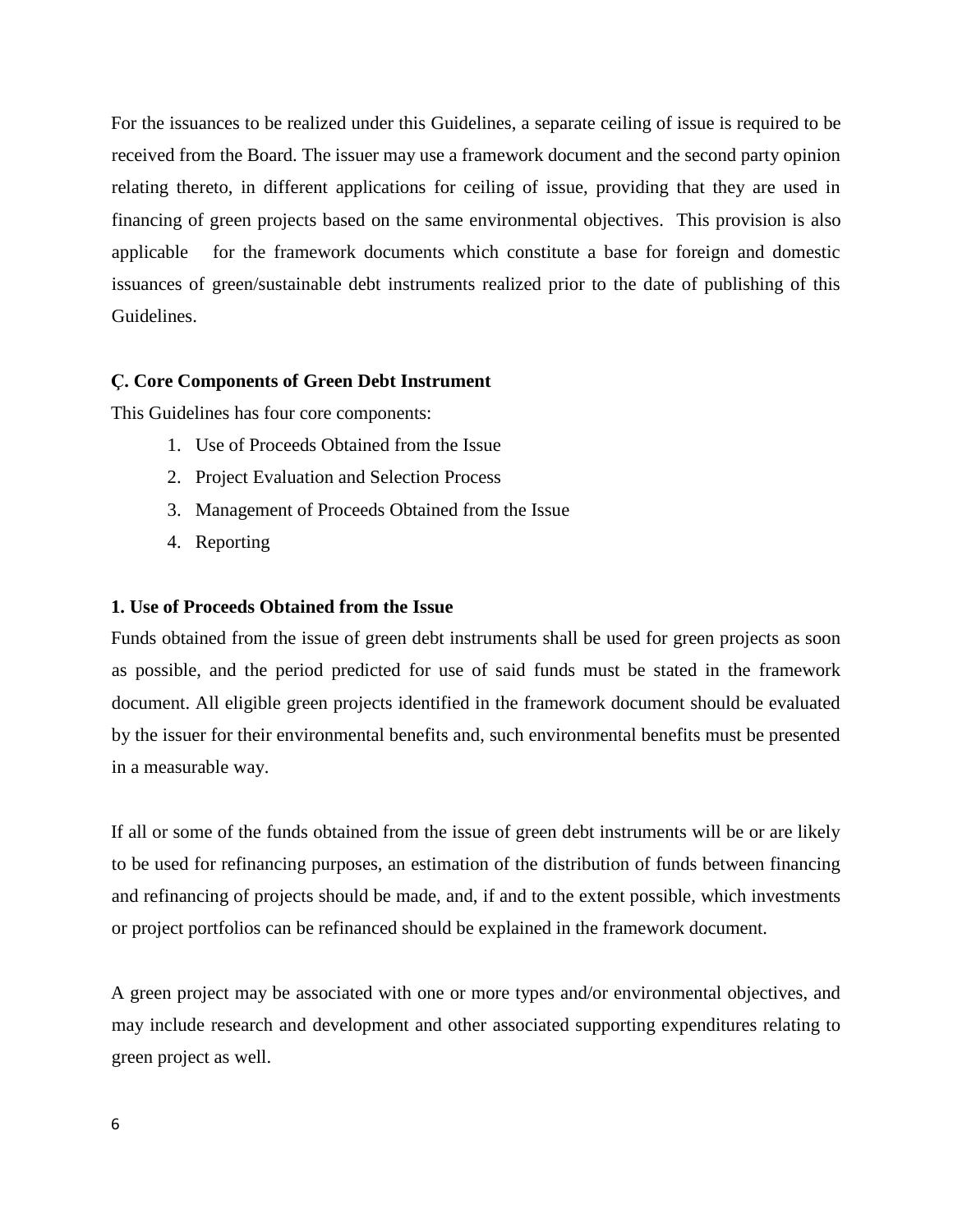In order for research and development and other associated supporting expenditures for eligible refinanced green projects to be funded and financed under a green project, the date of these expenditures or another determinant date (expected look-back period) must be disclosed in the framework document. The expected look-back period is recommended not to exceed 36 months. Eligible green project types are as listed below, without however being limited thereto:

- **Renewable energy** (including generation, transmission, devices and products), and
- **Energy efficiency** (such as new and renovated buildings, energy storage, central heating, smart grids, devices and products), and
- **Prevention and control of pollution** (including reduction of atmospheric emissions, greenhouse gas control, soil remediation, waste prevention, waste reduction, waste recycling and energy/emission-efficient wastes-to-energy conversion), and
- **Environmentally sustainable management of living natural resources and land use**  (including environmentally sustainable agriculture, environmentally sustainable livestock, climate-related smart farm inputs such as biological plant protection or drip irrigation, environmentally sustainable fisheries and aquaculture, and environmentally sustainable forestry, and conservation or restoration of natural landscapes), and
- **Conservation of terrestrial and aquatic biodiversity** (including protection of coastal, marine and basin environments), and
- **Clean transport** (such as electric, hybrid, public, rail, non-motorised, multi-modal transport, infrastructure for clean energy vehicles, and reduction of harmful emissions), and
- **Sustainable water and wastewater management** (including sustainable infrastructure for clean and/or drinking water, wastewater treatment, sustainable urban drainage systems and river reclamation, and other forms of flood reduction), and
- **Climate change adaptation** (including information support systems such as climate monitoring and early warning systems, as well as efforts and initiatives aiming to make the infrastructures more resilient against effects of climate change), and
- **Eco-efficient products, production technologies and processes and/or products, production technologies and processes adapted to circular economy** (such as eco-labels or environmental certification, resource-efficient packaging and distribution, and development and promotion of environmentally sustainable products), and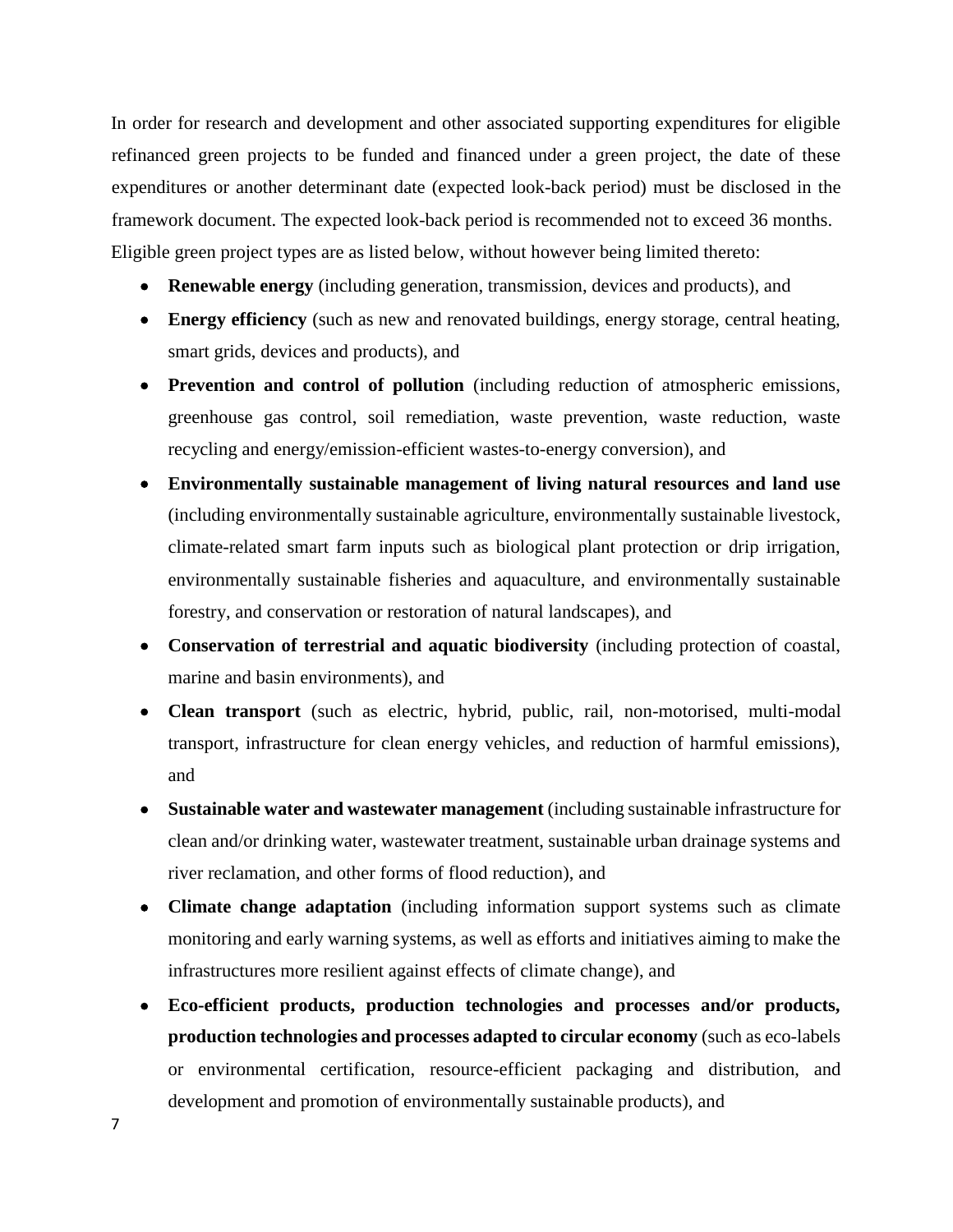**Green buildings** that meet the requirements of regional, national or internationally recognised standards or certificates.

In addition to the classes listed above, issuers may also use other internationally accepted taxonomies, especially the European Union Taxonomy, for the determination of eligibility of green projects. Furthermore, if the issuers are financing the projects aiming to implement net-zero emission strategy in tandem with the objectives of Paris Climate Deal, they can make use of ICMA Climate Transition Finance Handbook<sup>5</sup> in terms of public disclosure principles and climate transition strategies.

# **2. Project Evaluation and Selection Process**

 $\overline{a}$ 

The green debt instrument issuer shall disclose the following to investors through a framework document:

- Relations of eligible green project types mentioned in section C.1 with such international covenants as United Nations Sustainable Development Goals and Paris Climate Deal; and
- Information on how the issuer has determined that eligible projects fall within the scope of the green project types defined above, and
- Description of qualitative and quantitative impact criteria to be used in order to indicate the important contributions made by each of the criteria used in selection of green projects to the related environmental objectives; and
- Information of the processes implemented to identify and manage potential environmental and social risks associated with different types of green projects.

In addition to the above mentioned issues, it is recommended that issuers also include the following elements in the framework document:

- Relevance of the information listed hereinabove within the framework of the issuer's overarching objectives, strategy, policy and/or processes related to environmental sustainability; and
- Key performance indicators used specifically for eligible project types; and

<sup>8</sup> <sup>5</sup> https://www.icmagroup.org/assets/documents/Sustainable-finance/Translations/Turkish-CTFH2020-12-080321.pdf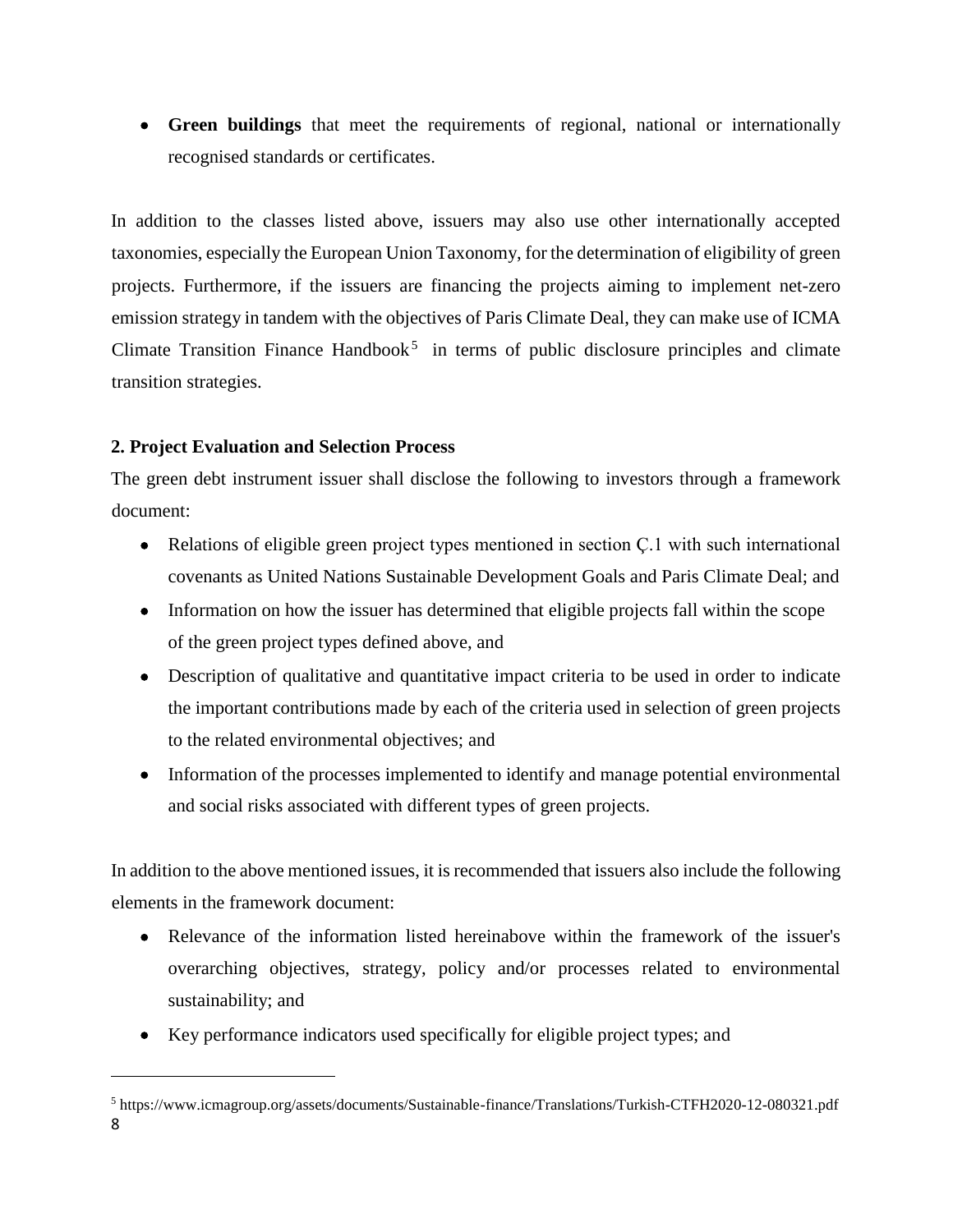• Information on the label, certificate, official or market-based taxonomy, compliance with standards, and exclusion criteria, if any, on which the green project selection is based.

Issuers are advised to build and apply processes aiming to identify practices that can mitigate the known significant social and/or environmental negative impacts from the relevant green projects. The practices capable of mitigating said impacts cover both clear and relevant trade-off analysis undertaken and follow-up of risks for circumstances wherein potential risks are meaningful.

#### **3. Management of Proceeds Obtained from the Issue**

As long as the green debt instrument is in circulation, net fund balance is managed by allocation to the eligible green projects in the relevant period. The issuer shall disclose in the framework document how it intends to manage the unused net fund balance until allocation to the relevant green projects ( reinvestment principles in short-term financial instruments and liquid assets).

Proceeds obtained from the issue of green debt instruments can be managed on a per-issue basis (i.e. for a single green debt instrument) or be aggregated for more than one green debt instrument (portfolio approach).

The allocation of the proceeds obtained by the issuer from the issue of green debt instruments should be monitored by opening a separate account solely for each issue of green debt instruments or by opening a separate group (bulk) account for the issue of several green debt instruments or by any other appropriate procedure, and all kinds of entries to these accounts should be securely followed up, and it should be checked by an internal tracking method documented in writing by the issuer that the amount remaining after deduction of an amount equal to total project amount from the funds obtained from the issue and from the subject indebtedness and investment projects specific to eligible green projects is not used for any other purposes.

### **4. Reporting**

### **General Principles Regarding Use of Proceeds and Impacts Report**

At least once a year starting from the date of issue and in any case, after allocation of the full amount of proceeds obtained from the issue, the issuers are required to make public the fund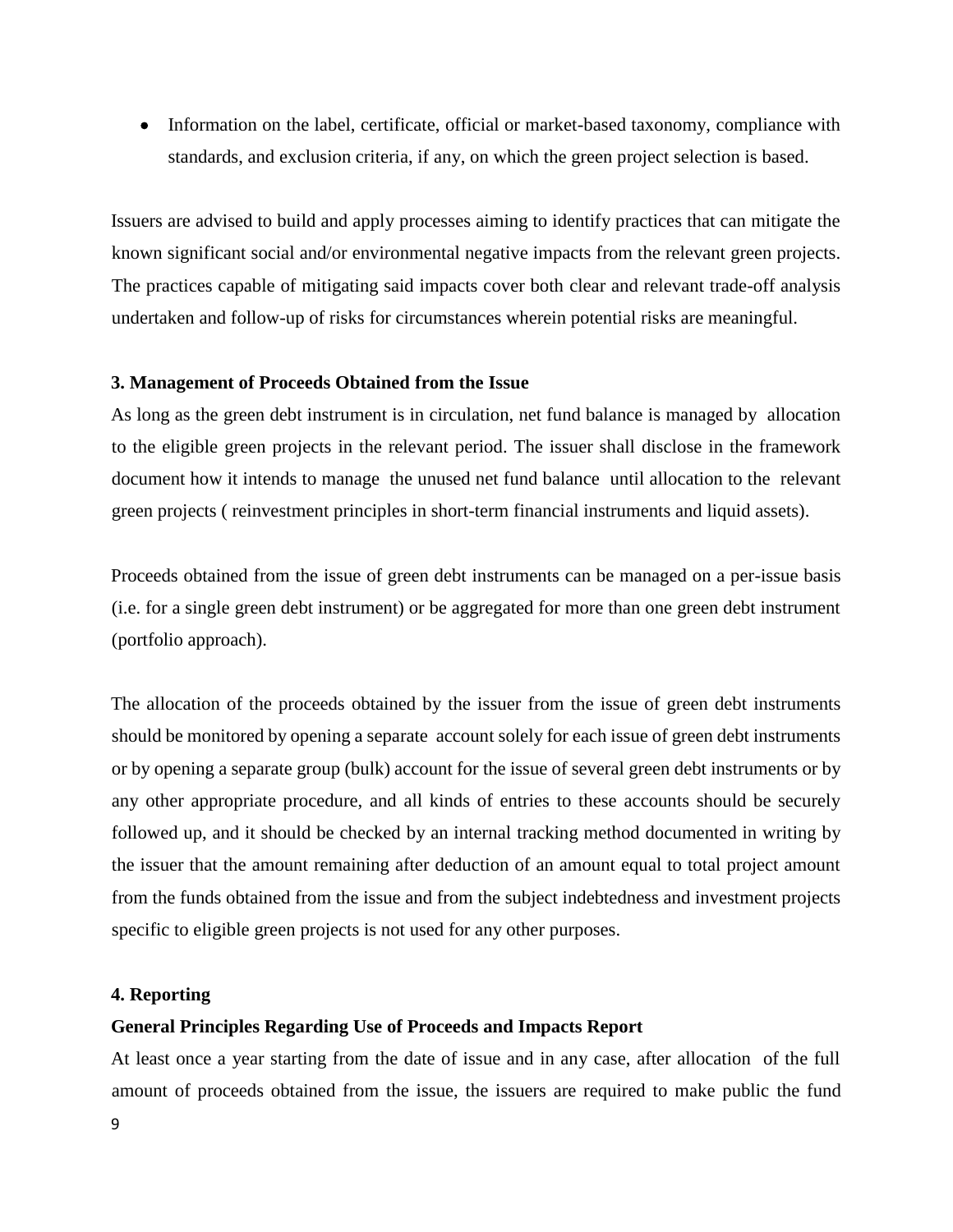allocation report that is covering current information as to use of proceeds, as well as information on material events and developments, if any, at the issuer's internet site, and if the issuer is a member of PDP, in PDP within the frame of the Board's regulations pertaining to public disclosure of material events and developments.

At least once a year starting from the date of issue and in any case, after allocation of the full amount of proceeds obtained from the issue, the issuers are required to make public by the aforementioned procedure in the form of an impact report covering the estimated and/or actual environmental impacts.

Fund allocation reporting and impact reporting shall continue until allocation of the full amount of available proceeds. Reports should contain the amount of proceeds obtained from the issue of green debt instruments, a list of projects to which the funds are allocated, a brief description of projects, the amount allocated to those projects, and the estimated impacts of projects. If certain reasons such as confidentiality agreements, competition-based concerns or availability of numerous sub-projects are limiting the details of information that can be disclosed as above, the information may be presented in general terms or on the basis of bulk items (such as demonstration of funds allocated to certain project types in the form of percentage of distribution).

# **Verification of Fund Allocation Report**

Verification report relating to the fund allocation report to be issued after use of the full amount of funds and internal tracking method shall be published in the issuer's internet site, and if the issuer is a member of PDP, in PDP within the frame of the Board's regulations pertaining to public disclosure of material events and developments.

#### **Impact Report**

To ensure transparency in impact reporting, the estimated and/or actual positive and/or negative impacts of projects should be described in bulk using qualitative performance indicators and, where possible, quantitative performance measures (e.g. energy capacity, electricity generation, reduced/avoided greenhouse gas emissions, number of people accessing clean energy, reduction in water use, reduction in the number of cars etc.), and explaining the basic methodology and/or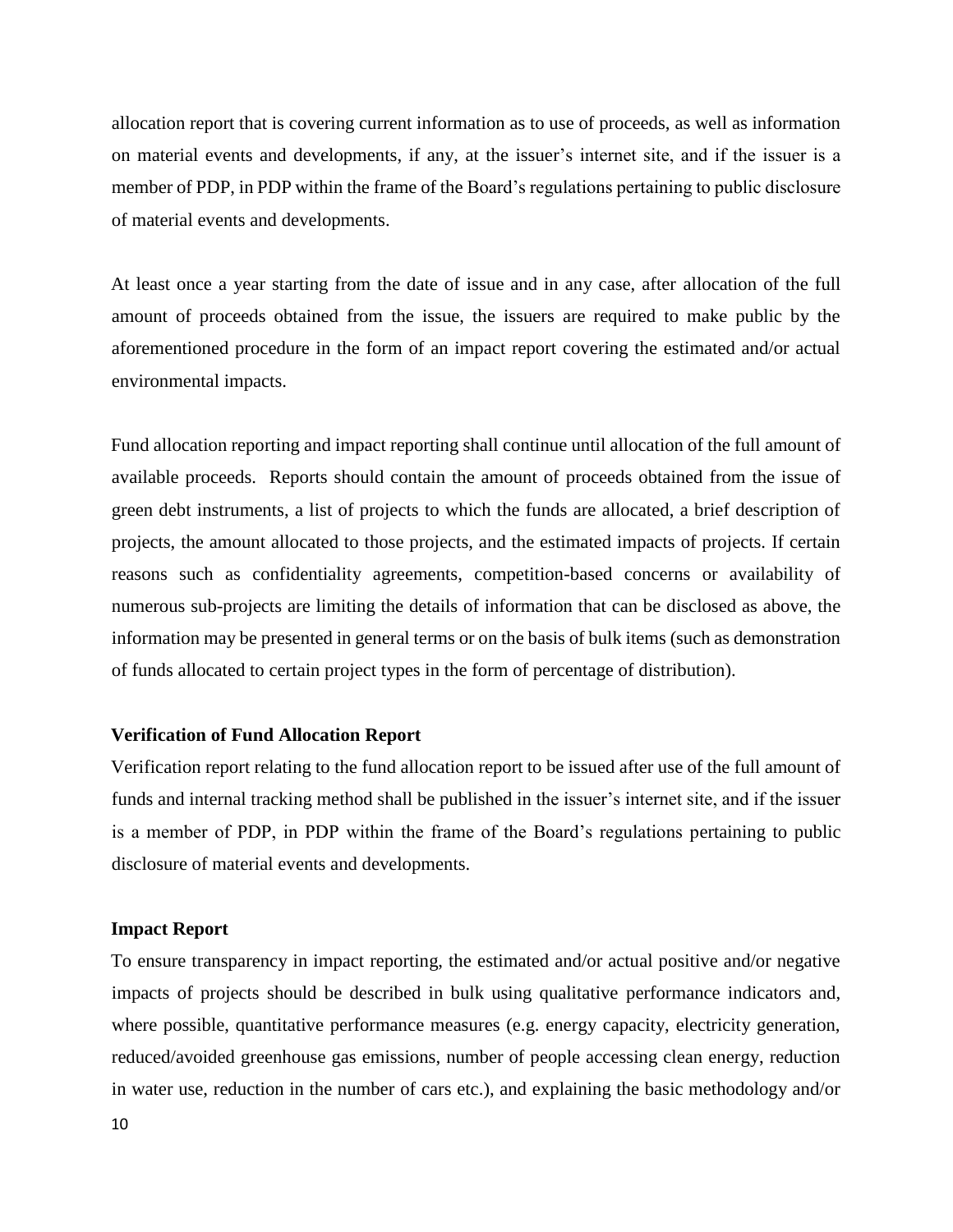assumptions used in the quantification, and if there are not any quantitative performance measures, it should be properly disclosed and be supported by other assessments pertaining thereto.

Issuer or institution providing external review services may make use of templates recommended by international standards<sup>6</sup> for impact reporting.

### **Verification of Impact Report**

The issuer's impact report is recommended to be examined and assessed by an institution providing external review services.

To ensure that market participants are properly informed, the issuers may, when deemed necessary, disclose a summary report showing the basic characteristics of the green debt instrument and its compliance with the four core components of this Guidelines, in accordance with the Summary Report template presented in the annex to the Guidelines (Annex 2).

### **D. External Review**

ICMA External Review Guidelines describes the types of external review services that can be enjoyed by the issuers in the issue process of green debt instruments. Said service types are presented herein below in four basic groups:

**(1) Second Party Opinion:** An independent organisation specialised in environmental issues can provide a second-party opinion. This organisation should be independent of the organisation from which the issuer receives consultancy services on the green debt instrument framework document. The second-party opinion includes assessments as to whether the issue is in line with the regulatory framework and/or the foreign standards deemed fit by the issuer, if any, as well as reviews and evaluations regarding the issuers' key objectives, strategies and policies relating to environmental sustainability, and the types of projects for which the proceeds are anticipated to be used and the project's targeted benefits and impacts, and environmental risks, if any.

<sup>&</sup>lt;sup>6</sup> Harmonised Framework for Impact Reporting, [Handbook-Harmonised-Framework-for-Impact-Reporting-](https://www.icmagroup.org/assets/documents/Sustainable-finance/2021-updates/Handbook-Harmonised-Framework-for-Impact-Reporting-June-2021-100621.pdf)[June2021-100621.pdf \(icmagroup.org\)](https://www.icmagroup.org/assets/documents/Sustainable-finance/2021-updates/Handbook-Harmonised-Framework-for-Impact-Reporting-June-2021-100621.pdf)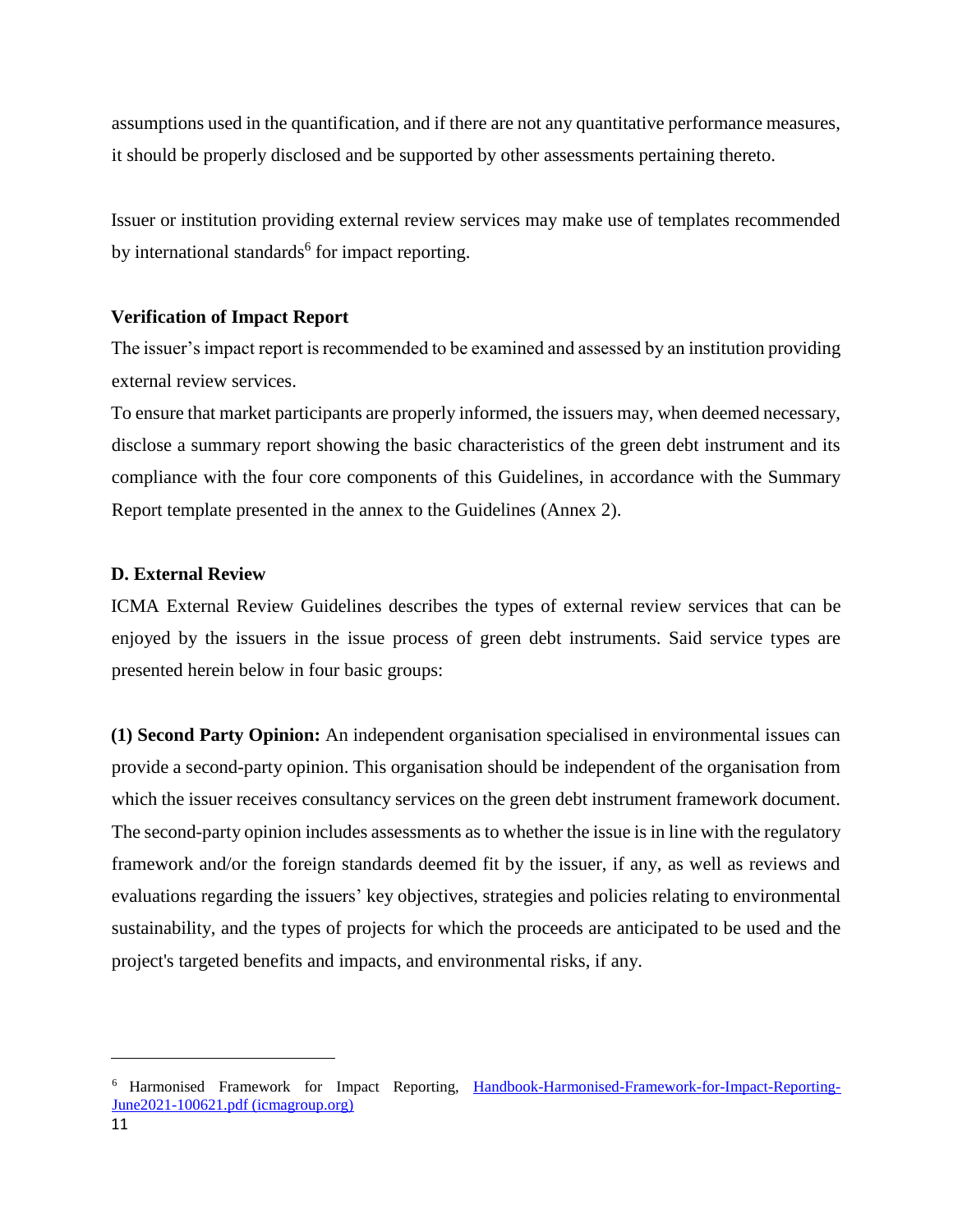**(2) Verification**: The issuer may receive and use an independent verification service as to whether the issue meets the specified conditions for business processes, environmental criteria, key performance indicators and/or sustainability performance targets. Verification examines whether the issue complies with the regulatory framework and, if applicable, the international standards deemed appropriate by the issuer. The assurance or acknowledgment on the internal tracking method applied on the issuer's use of the proceeds, the use of proceeds obtained from the green debt instrument, the environmental impact statement or the compliance of reporting with the standards is also accepted as verification.

**(3) Certification:** The issuer may certificate that the green debt instrument, relevant framework document, the terms of use of the proceeds obtained from the issue, or the key performance indicators and sustainability performance targets are in compliance with an accepted green standard or label, if any, deemed appropriate by the issuer. In the certification service, compliance with the criteria set in these standards or labels is tested and verified by qualified and listed third parties<sup>7</sup>.

**(4) Green Debt Instrument Scoring/Rating:** The issuer may receive scoring/rating services from specialized and qualified third parties using scoring/rating methodology, such as research service providers or rating agencies, for the basic parts of the issue, such as the green debt instrument, the relevant framework document, the terms of use of the proceeds of the issue, the selection of key performance indicators or the measurement of the level of ambition of sustainability performance targets. Such scoring(s)/rating(s) are different from credit ratings that reflect significant environmental risks.

#### **General Principles Regarding Institutions Providing External Review Services:**

Institutions providing external review services are expected to comply with the following ethical and professional principles:

- 1. Honesty and integrity
- 2. Objectivity
- 3. Professional competence and diligence

<sup>7</sup> <https://www.icmagroup.org/sustainable-finance/external-reviews/> <https://www.climatebonds.net/certification/approved-verifiers>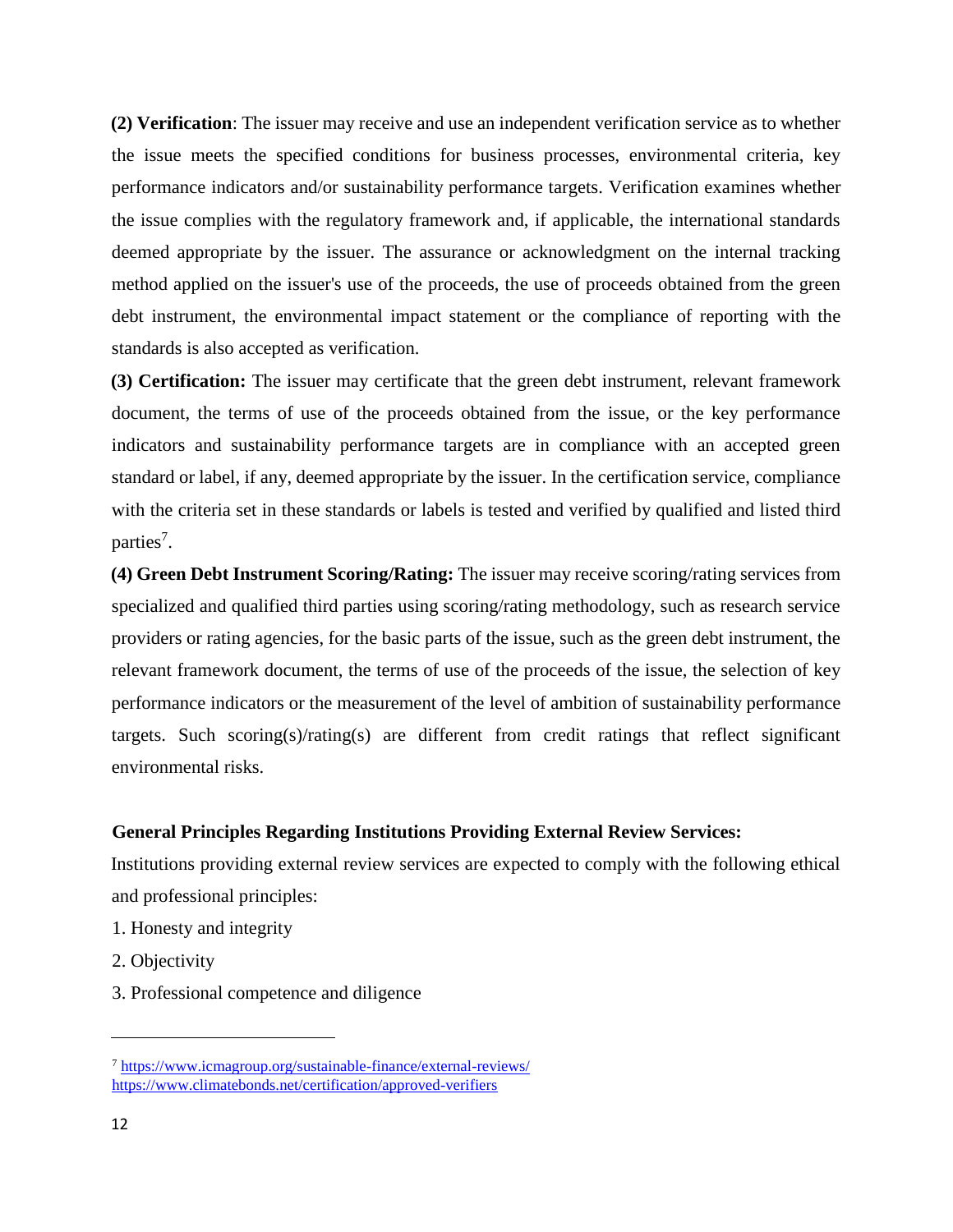4. Confidentiality

Within the context of professional standards and industrial codes which may be related to assurance services offered in the issue of green and sustainable debt instruments, it is recommended to comply with:

- Section 4B of "Ethical Rules for Independent Auditors" published by the Public Oversight, Accounting and Auditing Standards Authority (KGK), and

- Assurance Audit Standards 3000 Standard of Assurance Audits Other than Independent Audit or Limited Independent Audit of Historical Financial Information published by KGK, and

- ISO 17021, and
- ISO 14065, and

- Association of Responsible Investment Services (ARISE) certificate.

With respect to the organisation of the institutions providing external review services for green and sustainable debt instruments issuance, it is recommended to comply with the following requirements:

1. Building a convenient organisation structure and business processes; and

2. Employment of adequate number employees having qualifications and experiences fit to and needed for requirements of the services offered; and

3. If needed, taking out a professional insurance cover.

Reports prepared and issued within the scope of external review service should contain at least the following minimum information:

1. Information on purpose and scope of the report published by the institution providing external review services, and on reliability of the institution, and

2. References that can be given on specialization required for assessment of key performance indicators, thresholds, strategies and standards, and potential environmental and sustainability risks, and

3. A statement regarding independence and conflict of interests policy, and

4. Definitions used, and analytical approach and/or methodology followed, and

5. Result of report (also containing the limitations, if any).

13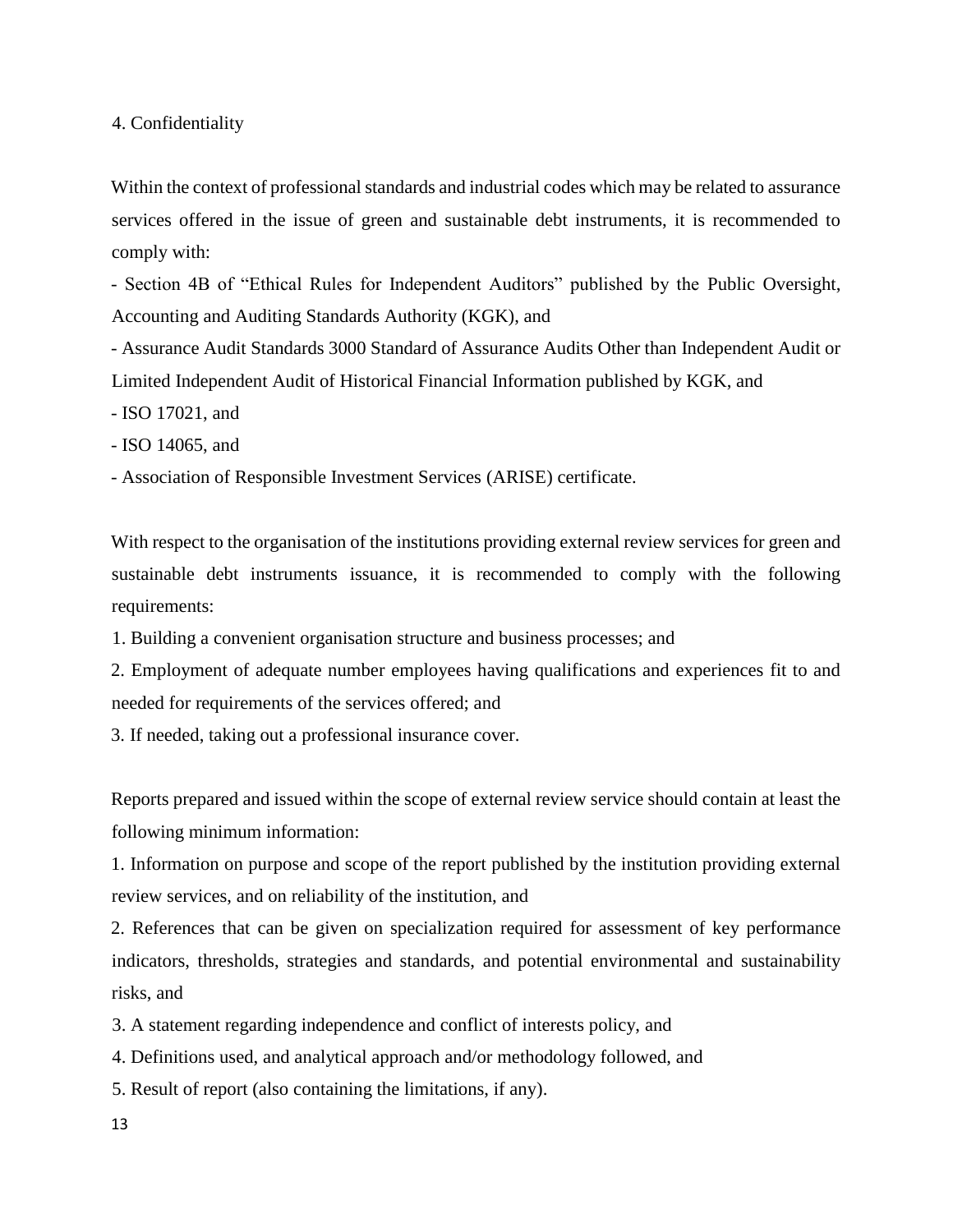The institutions providing external review services for second-party opinion are required to have specialization on green and sustainable debt instruments or selected key performance indicators, thresholds, strategies and standards.

The institutions providing external review services are required to disclose in their reports or documents both their compliance with the ethical and professional principles, professional standards and industrial codes, and their competences, related areas of specialization, and the scope of review made by them, within the framework described in the preceding paragraphs.

In domestic issues, the institutions providing external review services may provide one or more service types. However, in the case of issues to be done by the issuer under the same framework document, the institutions providing external review services may provide only one of the external review services defined in this Guidelines. Furthermore, external review services cannot be received from an institution which provides consultancy services in the course of preparation of framework document.

#### **E. International Issuances**

In applications filed for issuance of green debt instruments abroad, the framework document, prepared in accordance with the international green bond/green sukuk standards (standards) to which the issue is subject to, and approved by the board of directors, as well as the second-party opinion confirming the compliance of said document with the relied upon foreign standards are required to be submitted to the Board, and to be published, together with the issue document, in the issuer's internet site, and if the issuer is a member of Public Disclosure Platform (PDP), in PDP. Post issuance Turkish translation of fund allocation reports complying with the relevant international standards is required to be published in the issuer's internet site, and/or if the issuer is a member of Public Disclosure Platform (PDP), in PDP, within three months following the date of preparation.

Also in the green issuances to be realized abroad under this Guidelines, a separate ceiling of issue is required to be received from the Board. The issuer may use a framework document and its related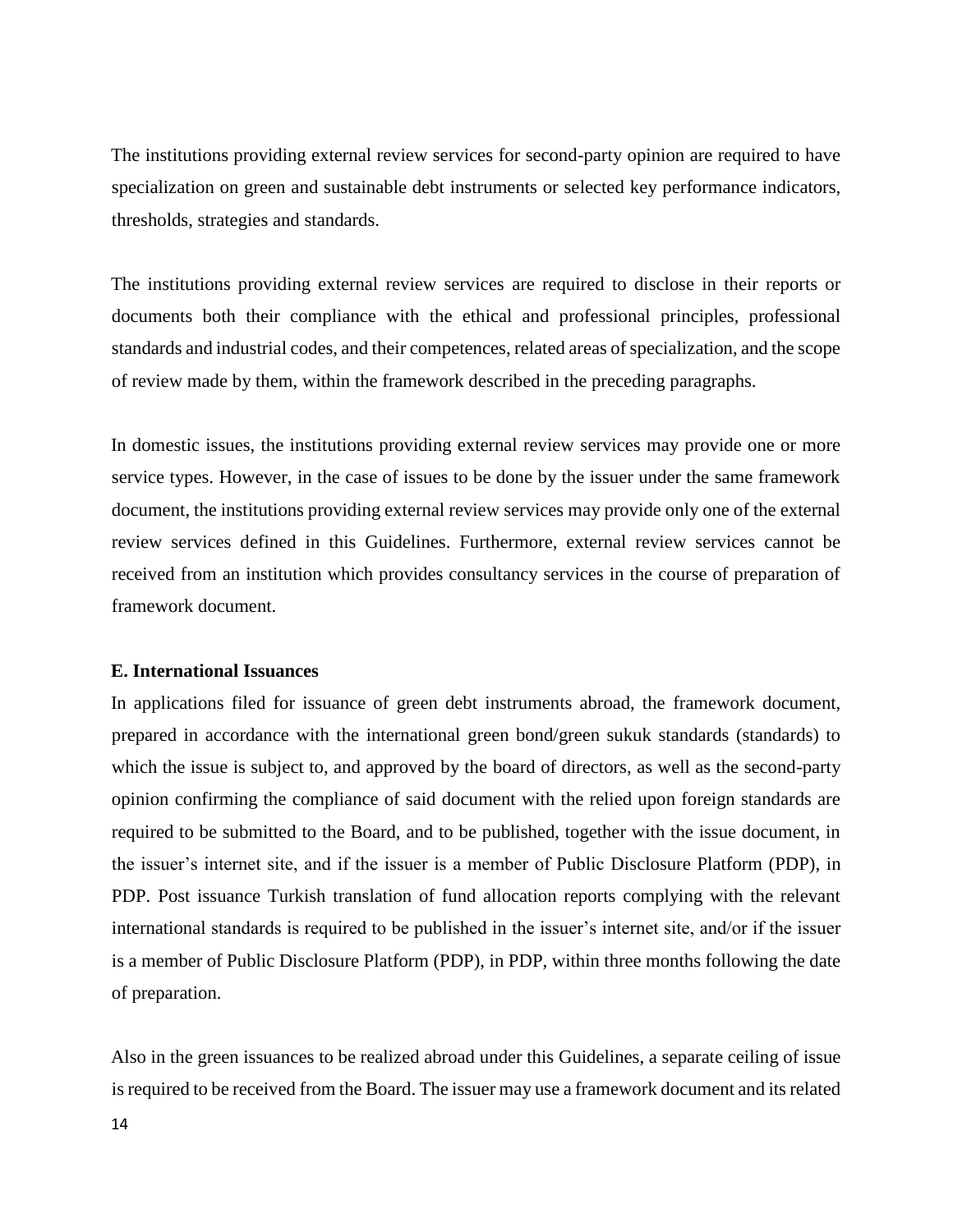second-party opinion in different applications for ceiling of issue, providing that they are used in financing of green projects based on the same environmental objectives. This is also valid for framework documents used as a base in the domestic and international issuances of green/sustainable debt instruments realized prior to the date of publishing of this Guidelines.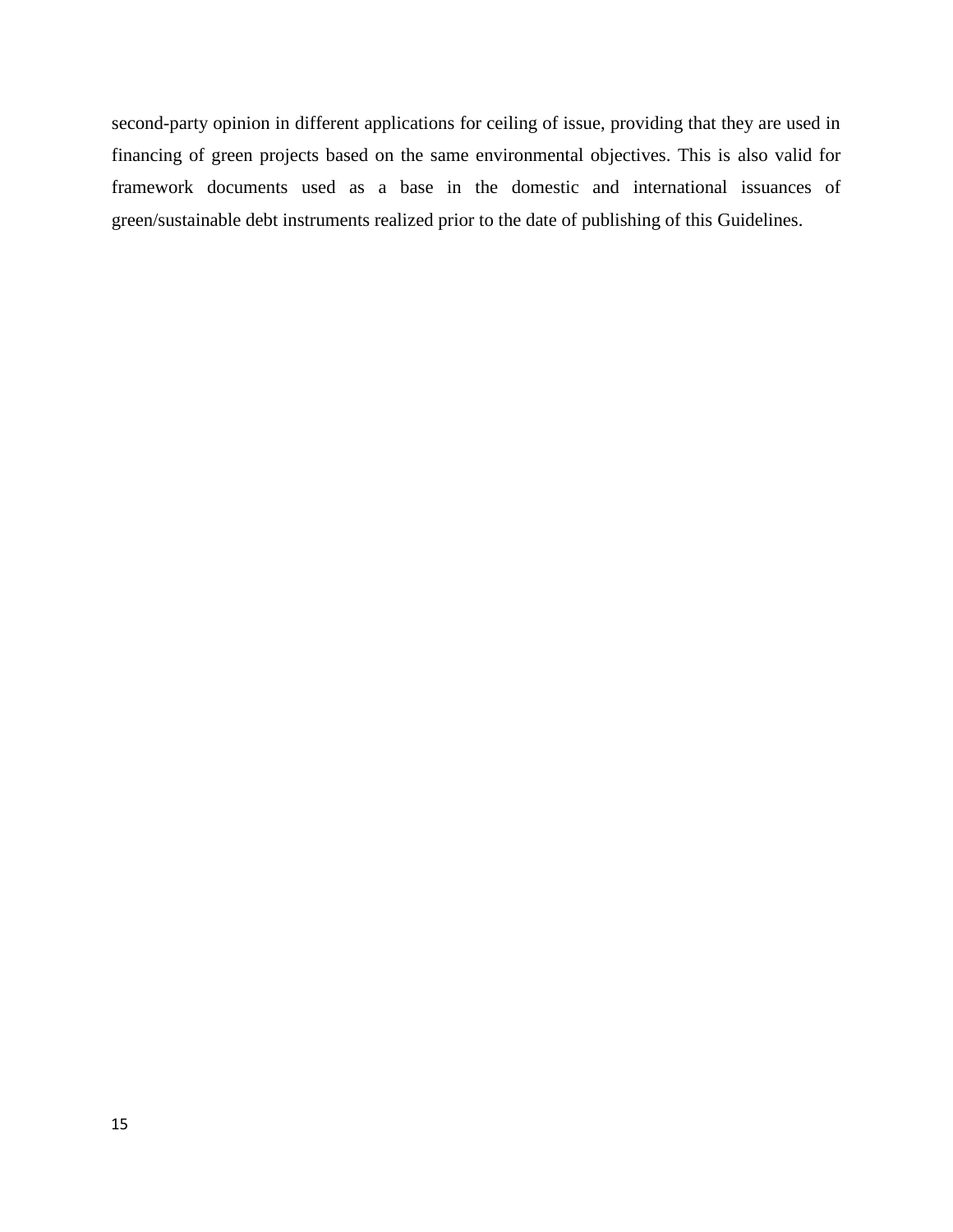## **Annex 1a**

# **CMB Green Debt Instrument Framework Document Template**

### **Date:**

**Issuer's Title:**

**Name of green debt instrument framework document:**

**Title of institution providing external review services:**

## **1. Strategy and Rationale**

**1.1.** Announcement of the issuer's environmental objectives within the scope of its sustainability strategy, and reason for its issuing green debt instruments.

(Include online links of relevant publicly disclosed information, if any, regarding the issuer's sustainability strategies and policies)

**1.2.** Description of which environmental goals the green projects contribute to. Select all that apply.

- $\Box$  Mitigation of effects of climate change
- $\Box$  Adaptation to climate change
- $\Box$  Conservation of natural resources
- $\Box$  Sustainable use and conservation of water and sea resources
- $\Box$  Transition to circular economy
- $\Box$  Prevention and control of pollution
- $\Box$  Conservation and restoration of biodiversity and ecosystems
- ☐ Clean transport
- $\Box$  Green buildings
- $\Box$  Renewable energy and energy efficiency

**1.3.** Description as to how the issuers' environmental goals and/or strategies relate to international covenants such as the United Nations Sustainable Development Goals or Paris Climate Deal.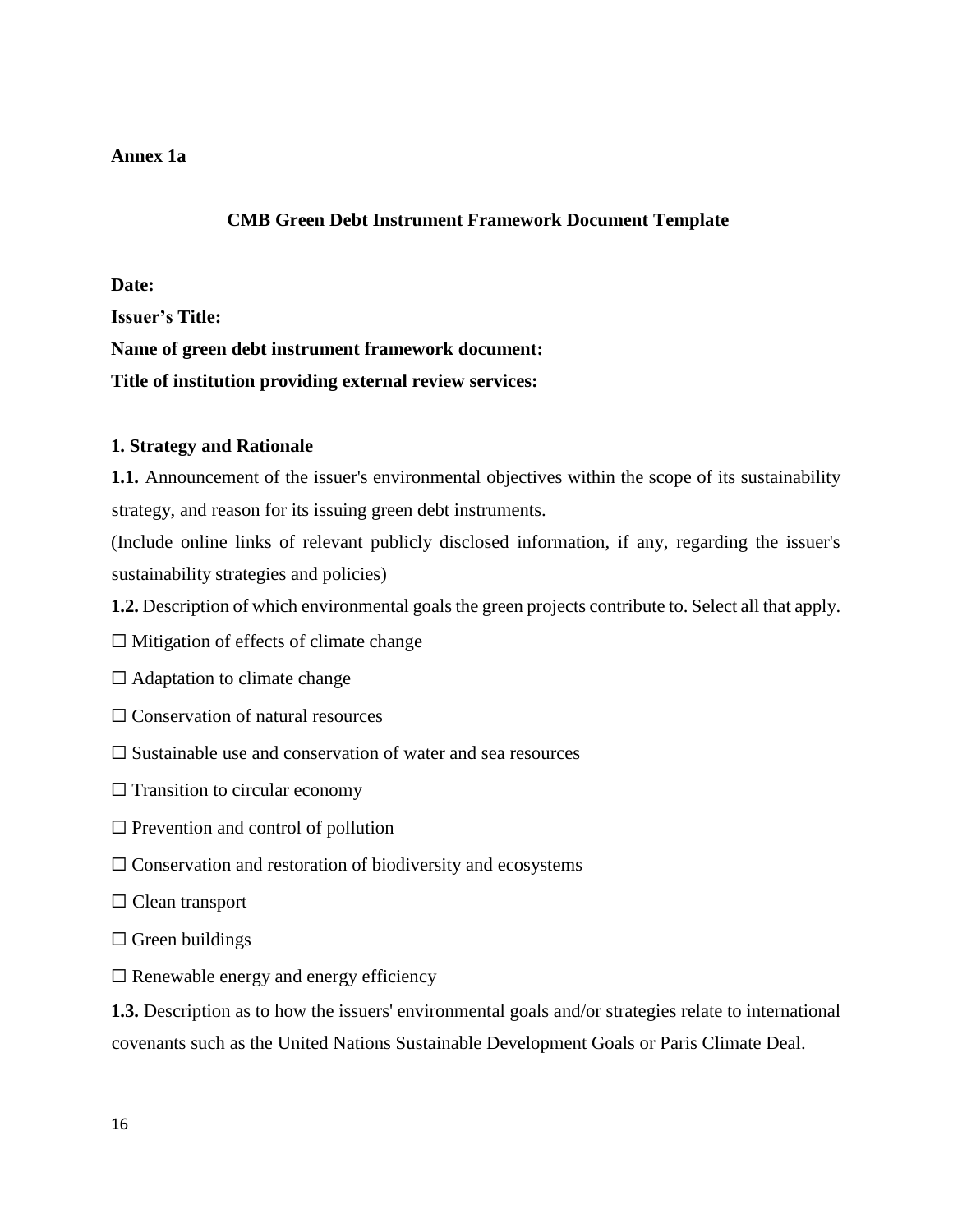Relations of eligible green project types mentioned in section Ç.1 with such international covenants as United Nations Sustainable Development Goals and Paris Climate Deal **1.4.** Other Considerations**:** 

# **2. Use of Proceeds Obtained from the Issue**

Within the scope of the issue of green debt instruments, explanation of the elements included in section Ç.1 Guidelines Use of Proceeds Obtained from the Issue) section: **2.1.** Explain the projects/project types financed with the funds obtained from the issue, the relevant economic activity and the NACE code, if any. **2.2.** Explain whether the green projects directly contribute significantly to the following topics, or whether the related green project affects other environmental objectives: Mitigation of Climate Change  $\Box$  low carbon  $\Box$  transition  $\Box$  activation Adaptation to Climate Change  $\Box$  adaptation  $\Box$  activation

**2.3.** Other Considerations:

# **3. Project Evaluation and Selection Process**

Within the scope of the issue explanation of the elements included section Ç.2 Project Evaluation and Selection Process of the Guidelines

# **4. Management of Funds Obtained from the Issue**

Within the scope of the issue, explanation of the elements included in section Ç.3 Management of Funds Obtained from Issue of the Guidelines

# **5. Reporting**

Within the scope of issue explanation of the elements included in section Ç.4 Reporting of the Guidelines:

**5.1.** Name of report, place of publication, and reporting period.

**5.2.** Information on fund allocation once a year starting from the issue date.

**5.3**. Publication date and frequency of impact reports.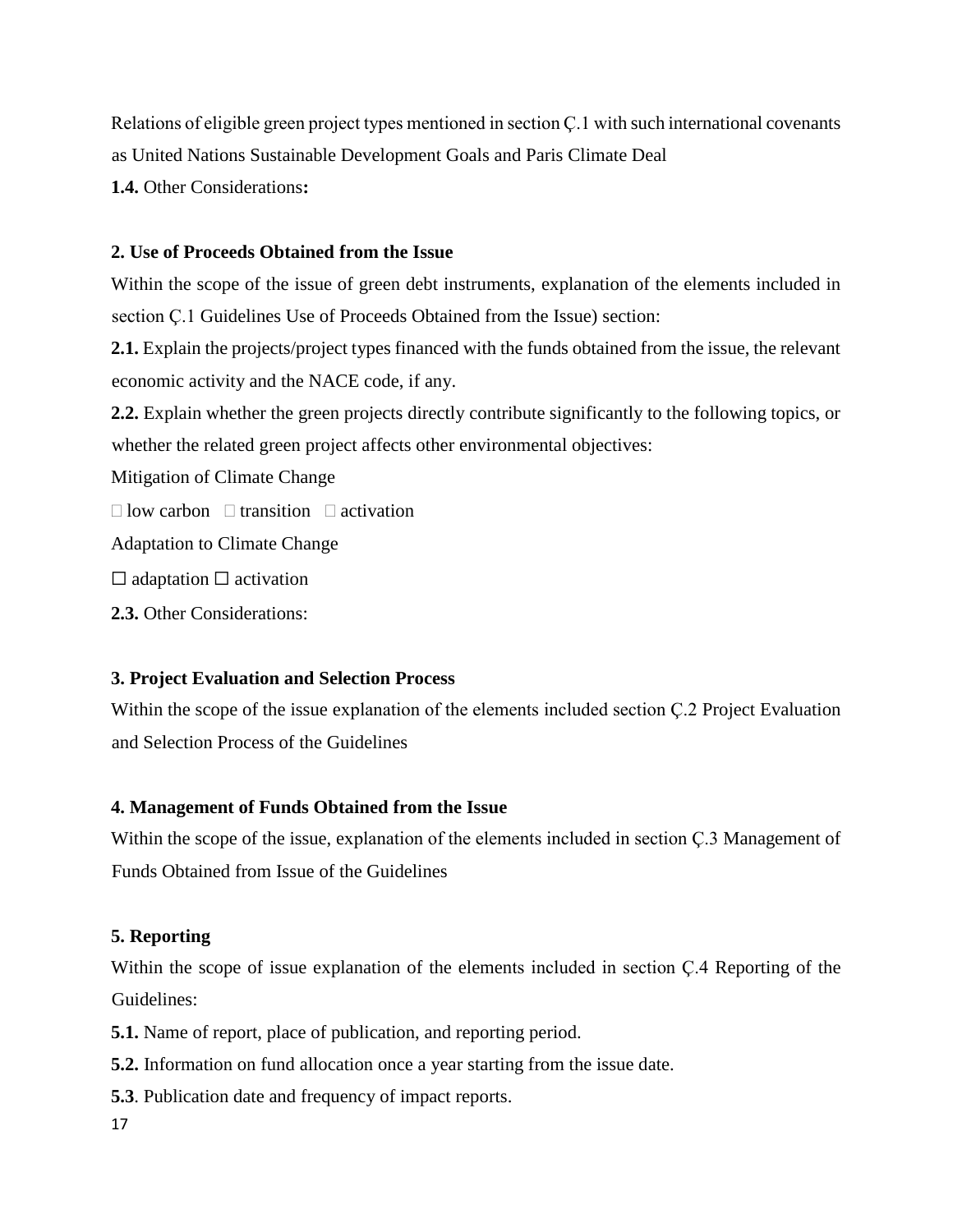**5.4.** Demonstration of the contribution made by the project to the related environmental objectives: Explanation of the qualitative and quantitative impact criteria to be used to show the material contribution made by each project to the environmental objectives, out of the criteria used in the selection of green projects.

**5.5**. Disclosure of the estimated impacts of projects financed by funds obtained from the issue.

**5.6**. Other considerations: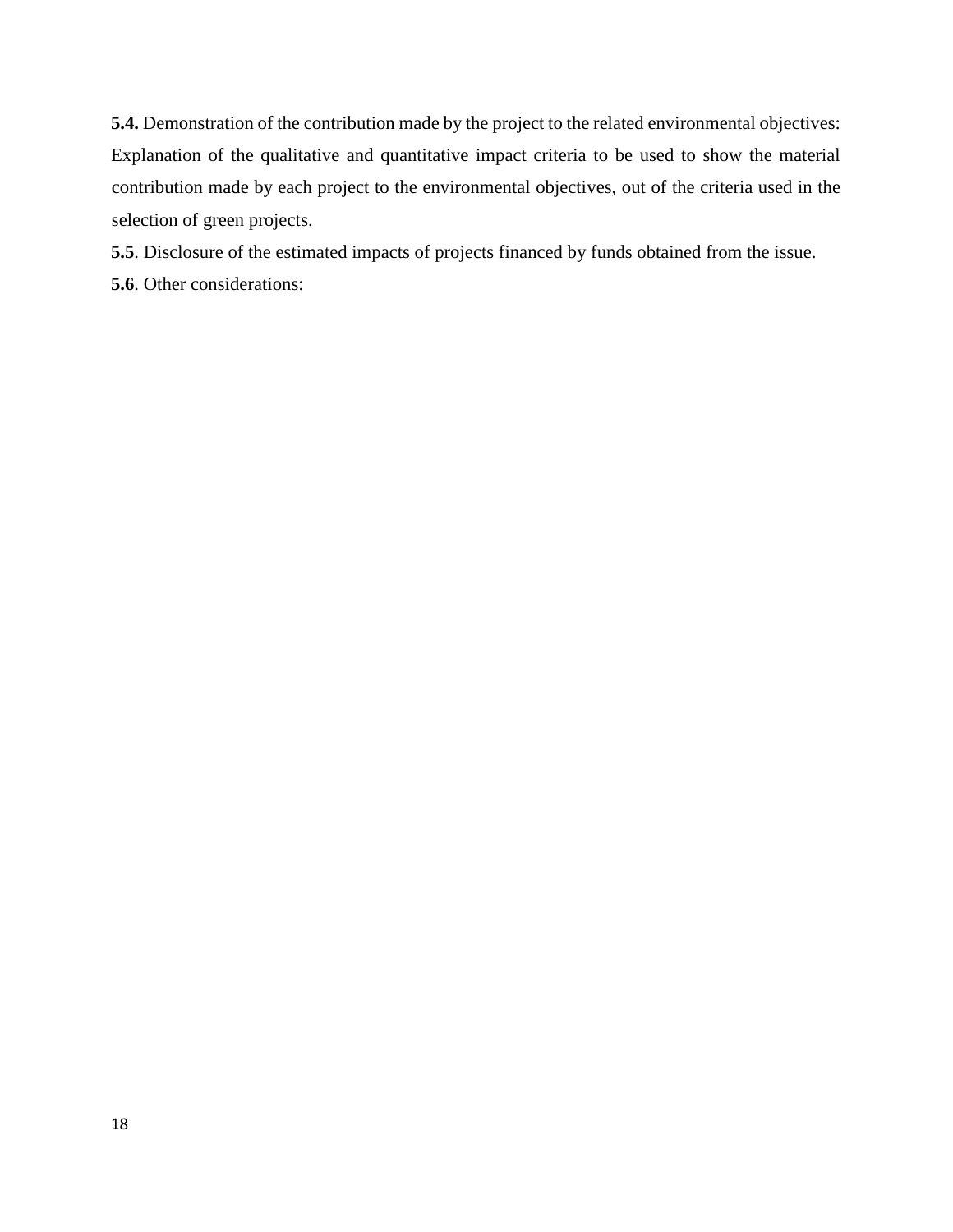### **Annex 1b**

## **CMB Green Lease Certificate Framework Document Template**

#### **Date:**

**Issuer's (asset leasing company and/or fund user) title: Name of green lease certificate framework document: Title of institution providing external review services:**

#### **1. Strategy and Rationale**

**1.1.** Announcement of the issuer's environmental objectives within the scope of its sustainability strategy, and reason for its issuing green lease certificates.

(Include online links of relevant publicly disclosed information, if any, regarding the issuer's sustainability strategies and policies)

**1.2.** Description of which environmental goals the green projects contribute to. Select all that apply.

 $\Box$  Mitigation of effects of climate change

 $\Box$  Adaptation to climate change

 $\Box$  Conservation of natural resources

 $\Box$  Sustainable use and conservation of water and sea resources

 $\Box$  Transition to circular economy

 $\Box$  Prevention and control of pollution

 $\Box$  Conservation and restoration of biodiversity and ecosystems

□ Clean transport

 $\Box$  Green buildings

 $\Box$  Renewable energy and energy efficiency

**1.3.** Description as to how the issuers' environmental goals and/or strategies relate to international covenants such as the United Nations Sustainable Development Goals or Paris Climate Deal. Relations of eligible green project types mentioned in section Ç.1 with such international covenants as United Nations Sustainable Development Goals and Paris Climate Deal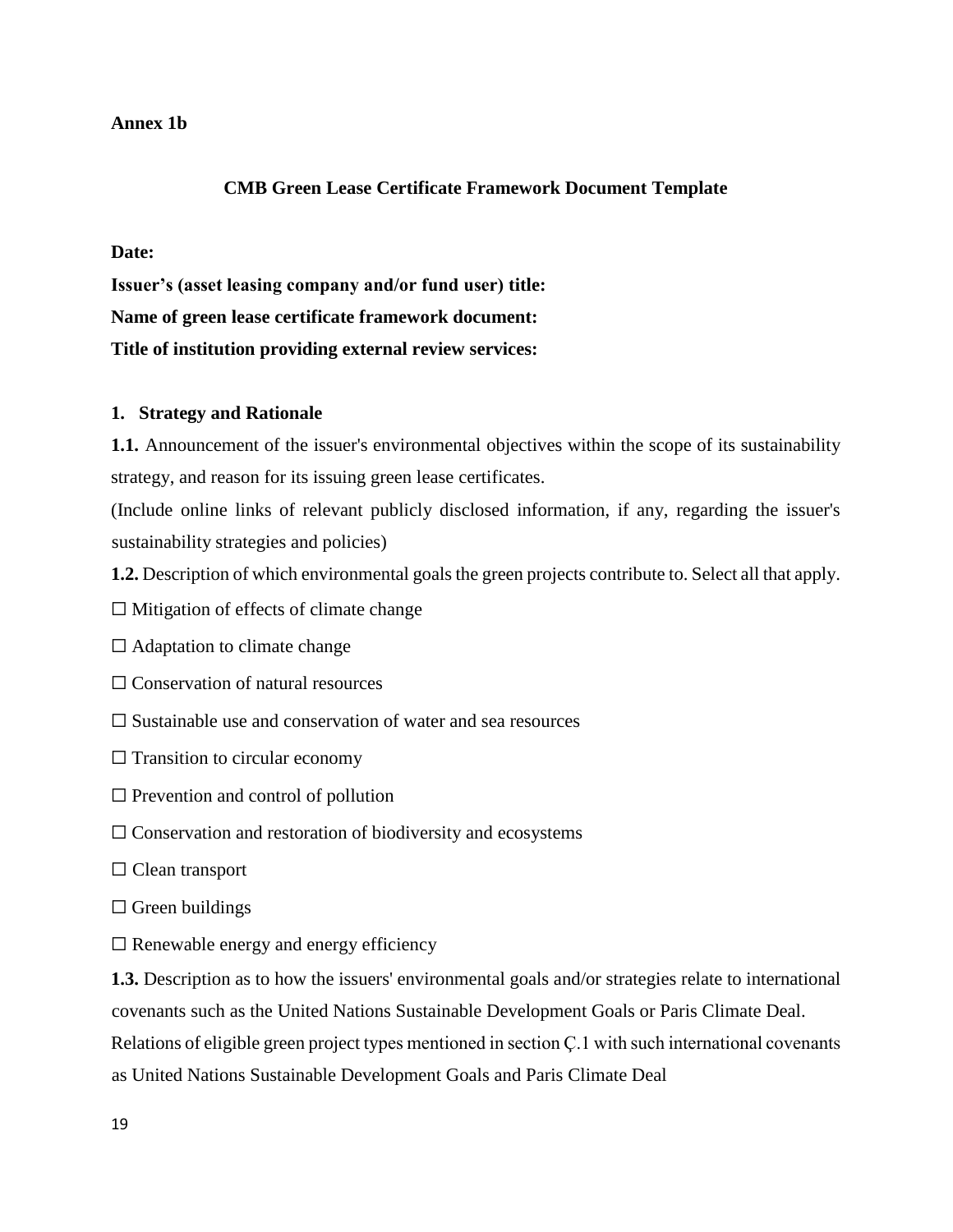# **1.4.** Other Considerations**:**

## **2. Use of Proceeds Obtained from the Issue**

Within the scope of the issue of green debt instruments, explanation of the elements included in section Ç.1 Guidelines Use of Proceeds Obtained from the Issue section:

**2.1.** Explain the projects/project types financed with the funds obtained from the issue, the relevant economic activity and the NACE code, if any.

**2.2.** Explain whether the green projects directly contribute significantly to the following topics, or whether the related green project affects other environmental objectives:

Mitigation of Climate Change

 $\Box$  low carbon  $\Box$  transition  $\Box$  activation

Adaptation to Climate Change

 $\Box$  adaptation  $\Box$  activation

**2.3.** Other Considerations:

# **3. Project Evaluation and Selection Process**

Within the scope of the issue explanation of the elements included section Ç.2 Project Evaluation and Selection Process of the Guidelines

# **4. Management of Funds Obtained from the Issue**

Within the scope of the issue, explanation of the elements included in section Ç.3 Management of Funds Obtained from Issue of the Guidelines

# **5. Reporting**

Within the scope of issue explanation of the elements included in section Ç.4 Reporting of the Guidelines:

**5.1.** Name of report, place of publication, and reporting period.

**5.2.** Disclosure of information on fund allocation once a year starting from the issue date.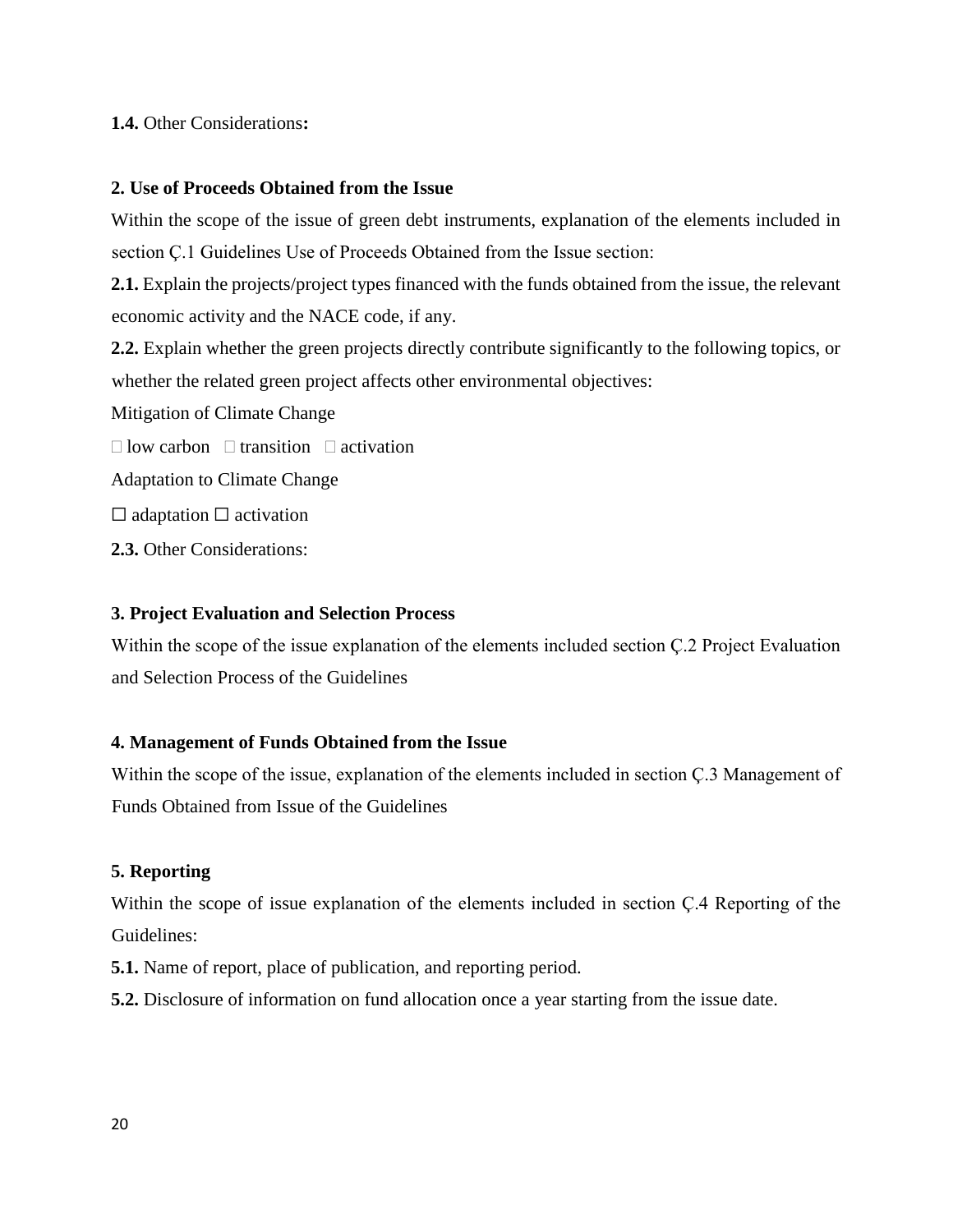$\Box$  Until the funds obtained from the issue of the related green lease certificates are fully allocated

☐ Until the end of maturity of the related green lease certificates

**5.3**. Publication date and frequency of impact reports.

**5.4.** Demonstration of the contribution made by the project to the related environmental goals and objectives:

Explanation of the qualitative and quantitative impact criteria to be used to show the material contribution made by each project to the environmental objectives, out of the criteria used in the selection of green projects.

**5.5**. Disclosure of the estimated impacts of projects financed by funds obtained from the issue.

**5.6**. Other considerations:

### **6. Responsibility**

This part indicates the distribution of responsibilities between asset leasing company and/or fund user in respect of the obligations stated for the issued in A. Purpose, Scope and Grounds section of this Guidelines.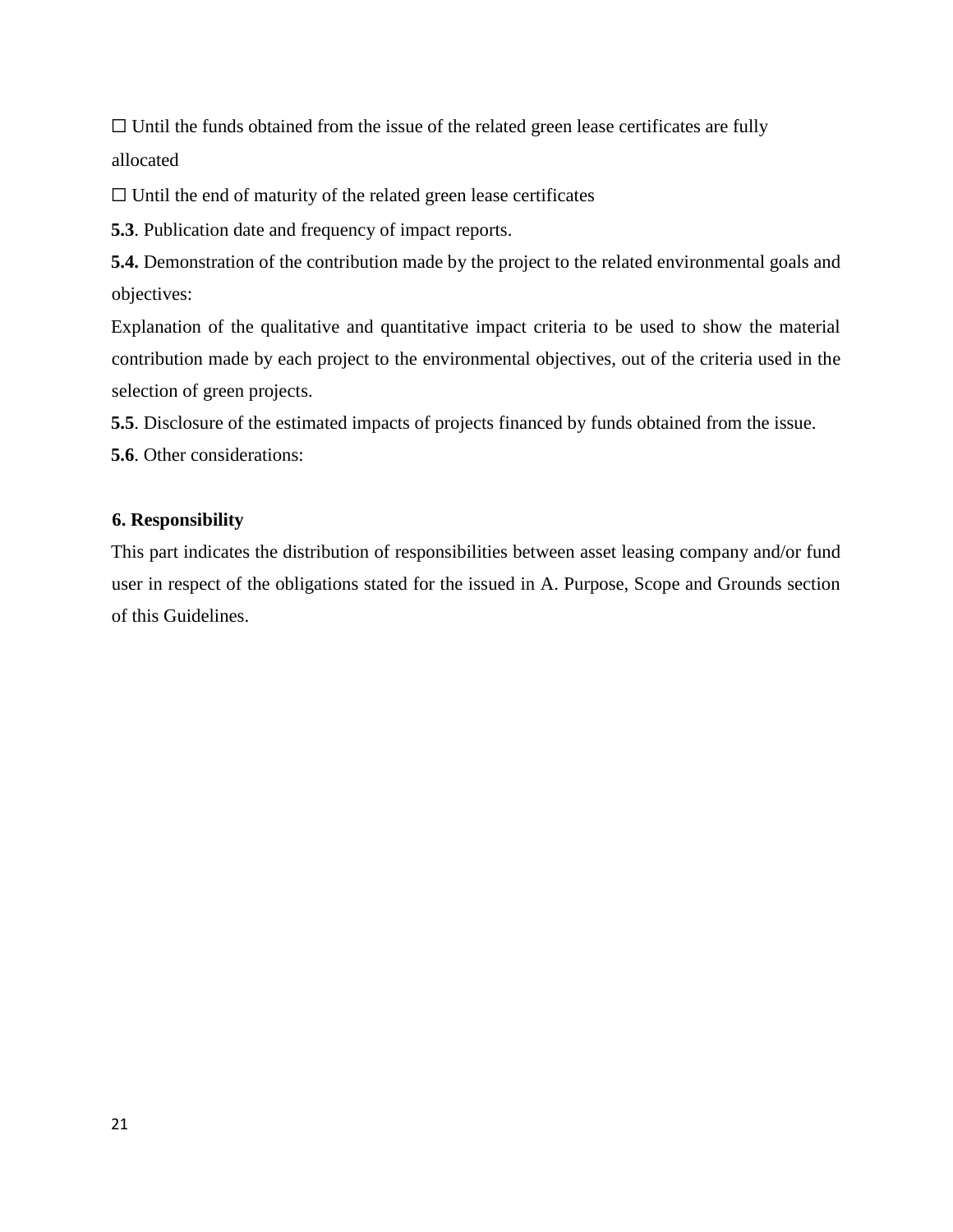## **Annex 2a**

### **Green Debt Instrument Summary Report**

Issuer's Title:

Date $8$ :

# **1. Use of Proceeds Obtained from the Issue**

Statement as to compliance with the Guidelines of the uses of funds obtained from the issue. Include online links, if any, of the publicly disclosed information

# **2. Project Evaluation and Selection Process**

Statement as to compliance with the Guidelines of the project evaluation and selection process. Include online links, if any, of the publicly disclosed information

# **3. Management of Funds Obtained from the Issue**

Statement as to compliance with the Guidelines of the fund management. Include online links, if any, of the publicly disclosed information

# **4. Reporting**

Statement as to compliance with the Guidelines of the reporting. Include online links, if any, of the publicly disclosed information

# **5. External Review**

Statement as to compliance with the Guidelines of the related green debt instruments. Include online links, if any, of the publicly disclosed information

## **6. Other Information**

Other considerations required to be disclosed in respect of the green debt instruments.

<sup>&</sup>lt;sup>8</sup> Insert the last date of update or the date of completion of this report.